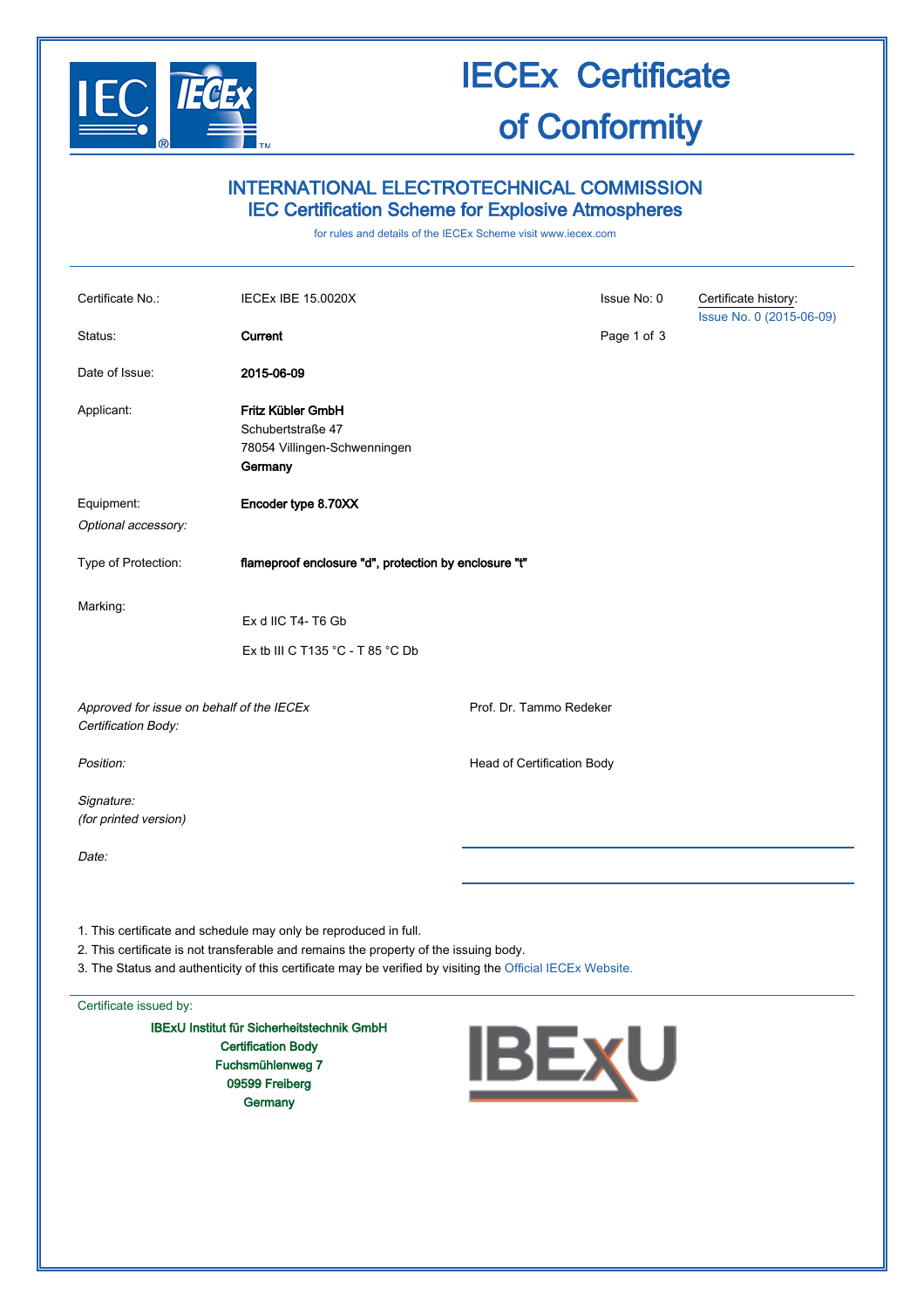

## IECEx Certificate of Conformity

| Certificate No: | <b>IECEX IBE 15.0020X</b>                                                         | Issue No: 0 |  |
|-----------------|-----------------------------------------------------------------------------------|-------------|--|
| Date of Issue:  | 2015-06-09                                                                        | Page 2 of 3 |  |
| Manufacturer:   | Fritz Kübler GmbH<br>Schubertstraße 47<br>78054 Villingen-Schwenningen<br>Germany |             |  |

Additional Manufacturing location(s):

This certificate is issued as verification that a sample(s), representative of production, was assessed and tested and found to comply with the IEC Standard list below and that the manufacturer's quality system, relating to the Ex products covered by this certificate, was assessed and found to comply with the IECEx Quality system requirements. This certificate is granted subject to the conditions as set out in IECEx Scheme Rules, IECEx 02 and Operational Documents as amended.

#### STANDARDS:

The electrical apparatus and any acceptable variations to it specified in the schedule of this certificate and the identified documents, was found to comply with the following standards:

| IEC 60079-0: 2011                    | Explosive atmospheres - Part 0: General requirements                                 |
|--------------------------------------|--------------------------------------------------------------------------------------|
| Edition:6.0                          |                                                                                      |
| IEC 60079-1: 2014-06<br>Edition: 7.0 | Explosive atmospheres - Part 1: Equipment protection by flameproof enclosures "d"    |
| IEC 60079-31 : 2013<br>Edition:2     | Explosive atmospheres - Part 31: Equipment dust ignition protection by enclosure "t" |

This Certificate does not indicate compliance with electrical safety and performance requirements other than those expressly included in the

Standards listed above.

#### TEST & ASSESSMENT REPORTS:

A sample(s) of the equipment listed has successfully met the examination and test requirements as recorded in

Test Report:

[DE/IBE/ExTR14.0060/00](http://iecex.iec.ch/iecex/IECExWeb.nsf/ExTRNumber/DE/IBE/ExTR14.0060/00?OpenDocument)

Quality Assessment Report:

[DE/PTB/QAR13.0003/00](http://iecex.iec.ch/iecex/IECExWeb.nsf/QARNumber/DE/PTB/QAR13.0003/00?OpenDocument)